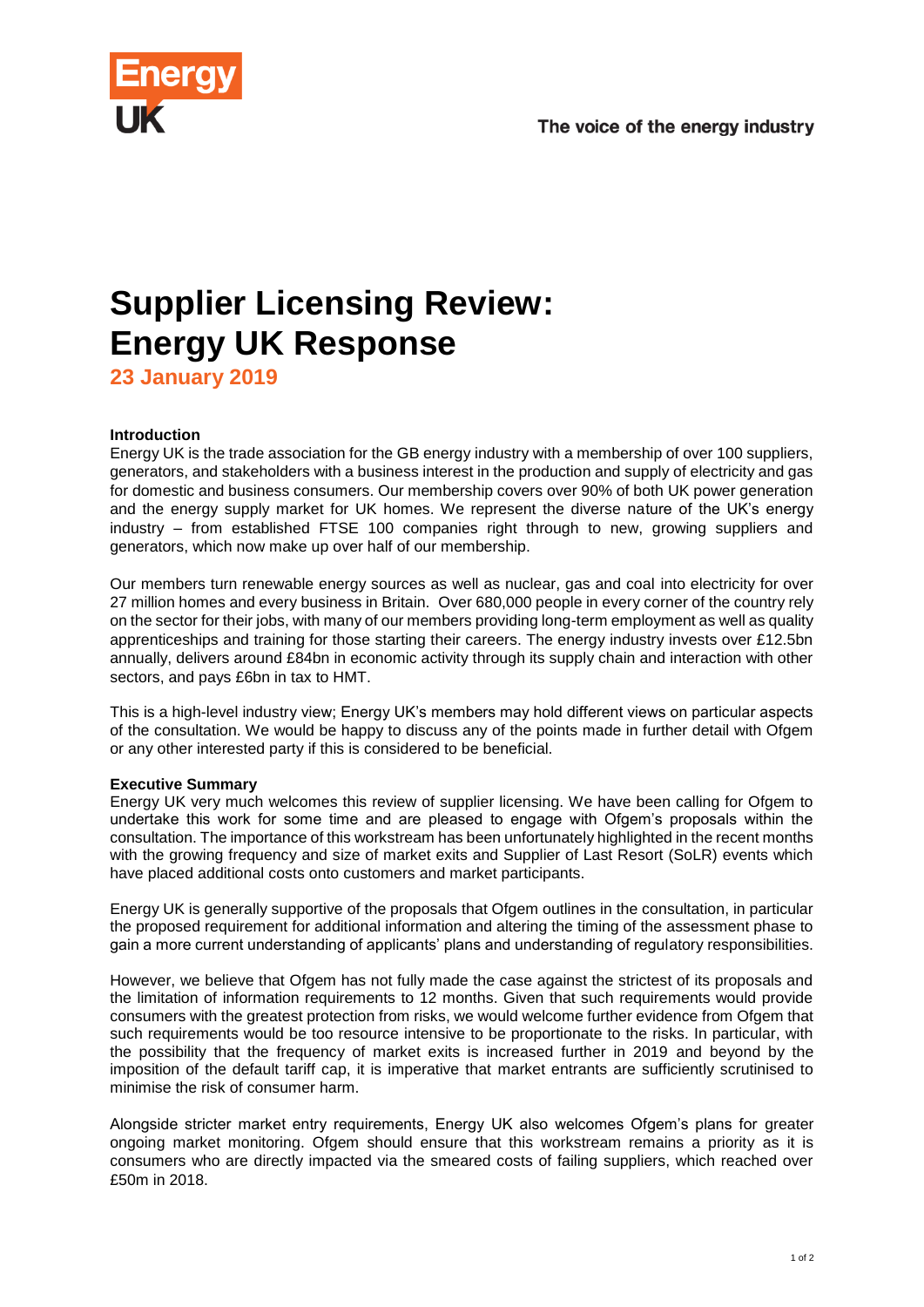Additionally, Ofgem should seek to ensure that its work to introduce stricter market entry or ongoing requirements are taken into account within its considerations of the future of the Supplier Hub model. In particular, Ofgem should be mindful of re-introducing or increasing the very same risks through any reforms to the model that it is seeking to mitigate with its supplier licensing review.

#### **Consultation Response**

#### **Chapter 2**

*Do you agree with the principles we have set out to guide our reforms*?

Energy UK agrees with the high-level principles set out by Ofgem in the consultation document. However, Ofgem could also consider the principle that suppliers should bear the cost of the risk that they pose to the system to ensure these costs are fairly balanced.

#### **Chapter 4**

*Do you agree with our proposal to introduce new tougher entry requirements and increase scrutiny of supply licence applicants? Do you agree this can be achieved with increased information requirements and qualitative assessment criteria?*

Energy UK is supportive with Ofgem's general proposal to introduce tougher entry requirements and increase scrutiny of supply licence applications, especially as we are seeing an increasing frequency of Supplier of Last Resort (SoLR) events. The review is also particularly welcomed as the market adjusts through 2019 and beyond to any potentially detrimental unintended consequences of the default tariff cap that took effect on 1 January.

Energy UK does not specifically oppose Ofgem's minded-to position of Option 2 as the preferred proposal to introduce tougher entry requirements. However, we do not believe that Ofgem have sufficiently made the case against requiring certain detailed information it proposes as part of Option 3, especially with regards to the expected resource intensiveness. A number of Energy UK members view that only Option 3 would be robust enough to provide the needed level of customer protection and impose the necessary requirements around adequacy and being fit and proper.

Due to Option 3 providing lowest exposure of consumers to risks associated with financial instability, Energy UK would welcome Ofgem's further consideration on the possibility of taking forward some of the additional requirements in order to minimise the risk of increasing even further the frequency, consumer detriment and market-wide costs of SoLR events. We would also welcome Ofgem providing clarification on its estimates of increased resource requirements to enable its conclusion of disproportionality to be effectively commented upon.

As an example, such additional application requirements could include business and growth strategies, and evidence of the applicant's ability to service customers within the expected growth. Alternatively, this additional scrutiny could be implemented through Ofgem's ongoing market monitoring activities that will be set out in a future consultation.

Energy UK disagrees with Ofgem's conclusion that the speculative nature of projections and business/growth plans past 12 months necessarily merits their exclusion from consideration completely. While post-12-month projections and plans may be more speculative, Ofgem should consider the benefits for their use as a baseline to assess suppliers against as part of its future proposals for ongoing market monitoring.

Whatever the final proposal that Ofgem decides to implement for stricter market entry requirements, it will be paramount that the application process ensures that Ofgem deals directly with those who will be supplying energy through the licence, rather than any separate entity who may be applying for the licence on their behalf. While such off-the-shelf licence providers play a role within the market, not least in reducing administrative barriers to entry and innovation, they should not be allowed to be used a vehicle to circumvent proper scrutiny.

### **Chapter 5 – Entry criteria: initial proposals**

*Do you agree that our proposed assessment criteria for supply licences applications are appropriate?*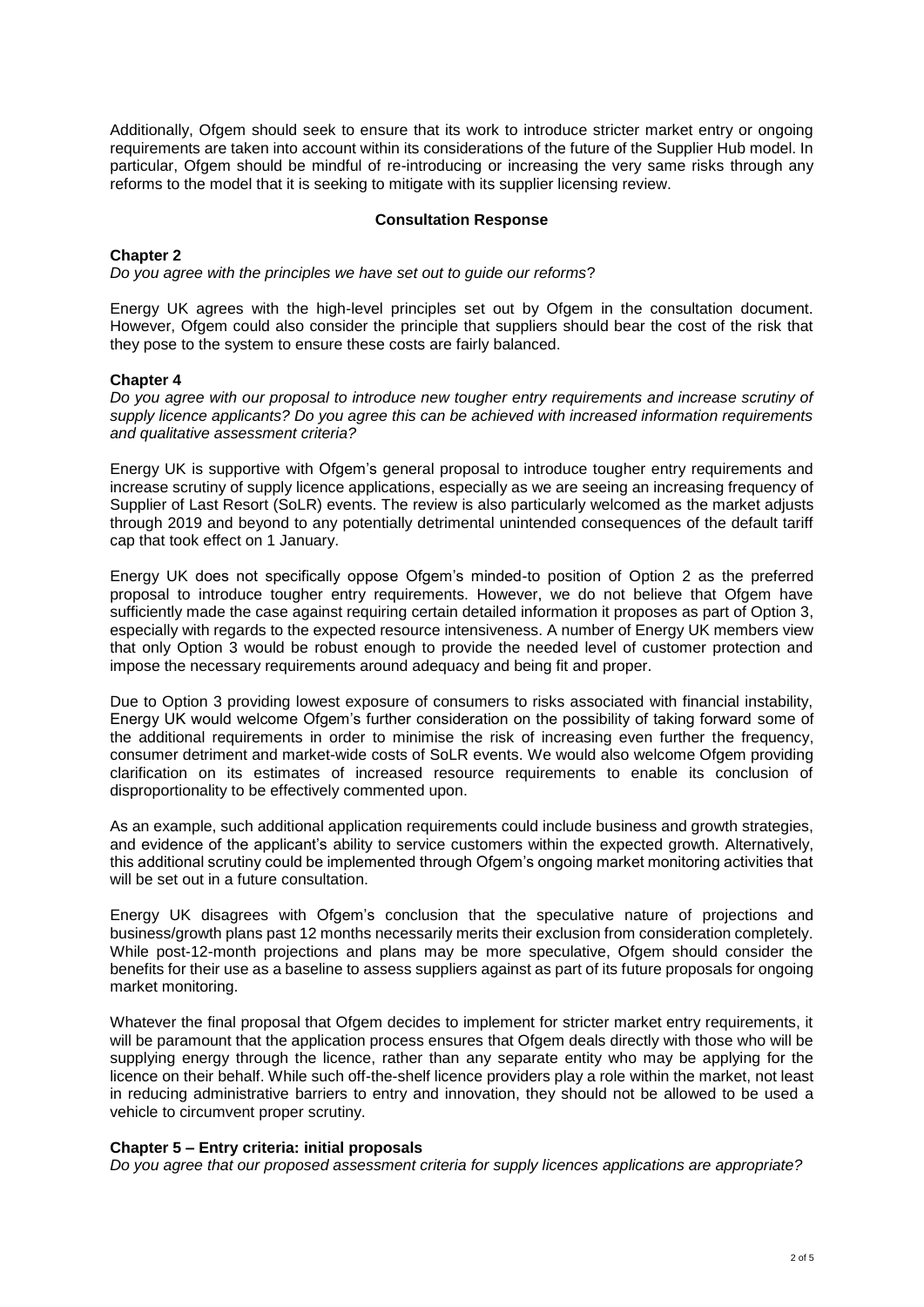Energy UK is supportive of Ofgem's proposed assessment criteria. However, as we noted above, Ofgem should provide more evidence in its argument against additional detailed information requirements from Option 3. With the possibility of greater frequencies of SoLR events in a price-capped market, we do not believe that Ofgem has sufficiently made the case against Option 3 in this consultation, particularly given that it provides consumers with the greatest protections.

#### *Do you agree that applicants should provide evidence of their ability to fund their activities for the first 12 months, and provide a declaration of adequacy?*

Energy UK agrees that the proposals represent an improvement on the status quo. However, we do not believe that Ofgem has sufficiently made the case for limiting information requirements to 12 months and it should clarify its evidence against a requirement for applications to show a longer-term ability to fund activities or provide credit cover. This longer-term information could then be utilised as part of Ofgem's ongoing market monitoring work to better identify risks from suppliers by using them as a baseline to assess suppliers against.

# *Do you agree with the specific information we would generally expect applicants to provide (in Appendix 1)? If not, why/what would you add or change?*

Energy UK agrees with the specific information required, as outlines in Appendix 1. However, we are concerned that Ofgem has not proposed to make a judgement on applicants' assumptions used in the projections, which would seem undermine the usefulness of such an exercise. Ofgem should provide clarification on any judgements it will seek to make about the information received, which we note could change the role that Ofgem currently plays in market entry.

*Do you agree that applicants should provide a narrative in respect of their key customer-related obligations under the licence?*

Energy UK agrees that it would be sensible to expect and to check that suppliers can do what they are meant to from day one, noting the high level of regulatory complexity in the retail energy market and the need to protect consumers from harm.

*Do you agree with the areas we would generally expect applicants to cover (in Appendix 1)? If not, why/what would you add?*

Energy UK agrees with the areas that Ofgem would generally expect applicants to cover.

# *Do you agree that we should ask additional 'fit and proper' questions as part of the application process (as set out in Appendix 1)?*

Energy UK would welcome clarity from Ofgem as to the specific questions it would ask regarding past practices from directors of failed suppliers and whether past enforcement action information, that Ofgem is privy to, will be used to make a judgement. We would also welcome greater specificity in general within Appendix 1 to get a better picture of the questions Ofgem considers it would ask, rather than broad areas, and how Ofgem intends to use the information.

It would also be beneficial for Ofgem to clarify how it would benchmark for 'fit and proper' and provide clarity on how it intends to track ongoing adherence over 12 or 18 months, or longer. Ofgem should also consider the feasibility of allowing an applicant to transfer a 'fit and proper' assessment from elsewhere into supplier licensing, where appropriate, to cut down on unnecessary duplication in administration processes.

#### **Chapter 6 – Timing of licensing: initial proposals**

*Do you agree that Ofgem's licensing process should be undertaken closer to proposed market entry? Do you identify any barriers to this approach or any adverse impacts of this change?*

Energy UK agrees that Ofgem's proposal are a sensible approach, as the information required will be current and it will be from those seeking to run the licence. Energy UK is particularly supportive as this would ensure that suppliers are not able to avoid the tougher market entry requirements by utilising offthe-shelf licencing providers.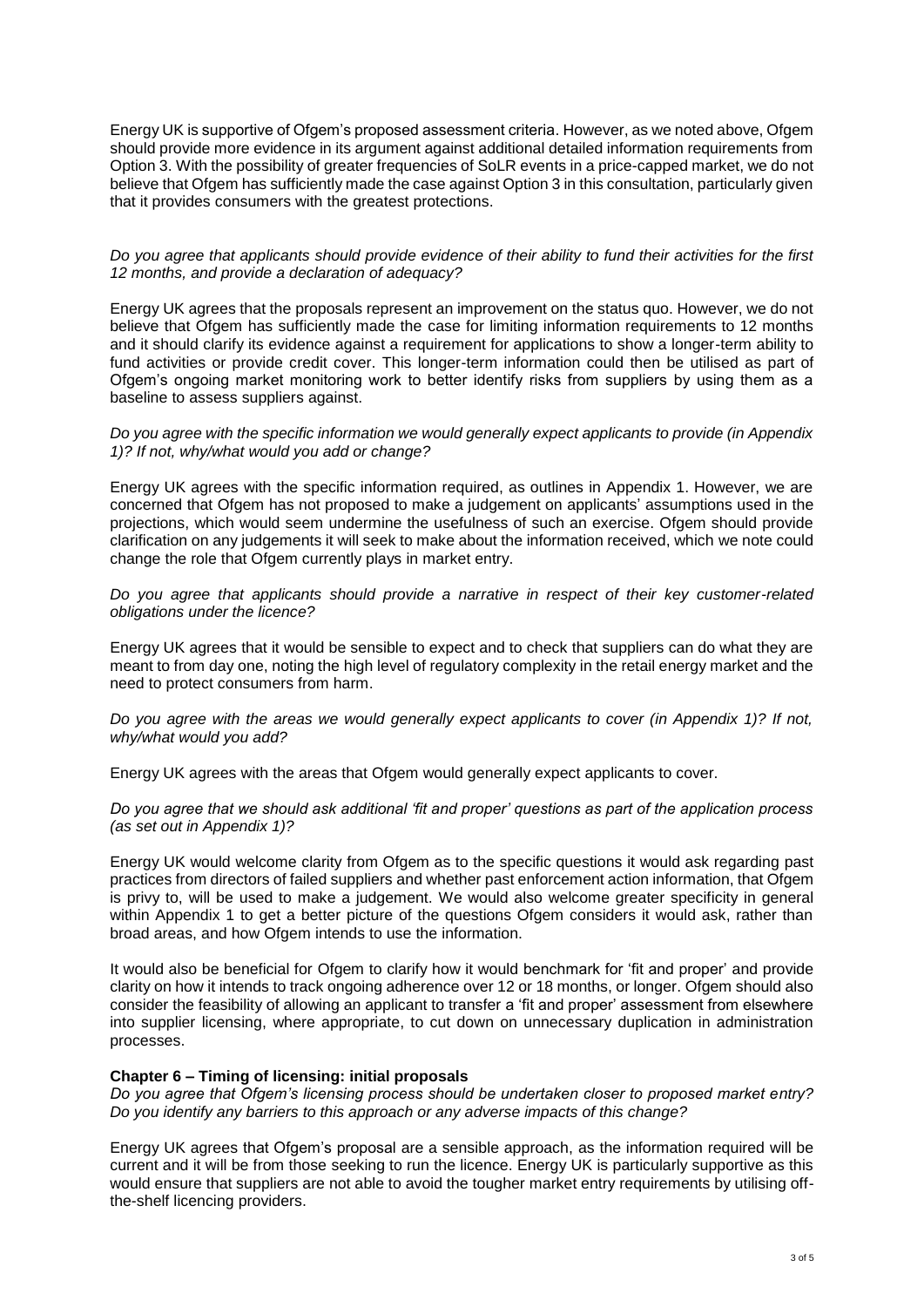# **Chapter 7 – Ongoing requirements**

*Do you consider that suppliers should report on their financial and operational resilience on an ongoing basis? If so, do you have any initial views on the content of these reports/statements?*

Energy UK agrees with Ofgem's proposal for suppliers to report on their financial and operational resilience on an ongoing basis. However, Ofgem should provide clarity on how it would intend to use the information. For example, the reports could be checked against long-term growth plans to identify any potential risks, or track certain KPIs such as complaints volumes to ensure that suppliers retain, and can evidence sufficient infrastructure for both real customer growth, and anticipated. Energy UK considers that such ongoing requirements should need a reason, and suppliers should not be required to undertake the burden of providing regular reports that are not being utilised by the regulator. It may be beneficial for Ofgem to examine how its current reporting requirements are used to assess whether existing arrangements could be better utilised to achieve the stated aim before introducing new requirements.

*Do you have any initial views on the potential introduction of targeted or strategic monitoring/requirements on active suppliers?*

With regards to using any action or customer threshold/milestone for a trigger, Energy UK believes that Ofgem needs to provide specific details of how any information resubmission would be used. Energy UK does not believe that it would be beneficial to require information resubmissions without a specific purpose. We would, therefore, welcome clarity on how the information provided would be used and what actions Ofgem proposes to take should certain 'leading indicators' or thresholds be triggered. As part of this work, Ofgem should review and present their evidence regarding what previous indicators were ahead of supplier failures to enable stakeholders to better assess any specific policy proposals.

In addition, Ofgem should recognise that the fiduciary duties, capital adequacy and financial reporting requirements differ greatly between different corporate entities (e.g. PLCs vs Ltd vs private companies). Any additional burdens placed on suppliers by new ongoing reporting requirements should reflect these differing levels of assurance around financial sustainability from different entities.

*Do you have any initial views on the potential introduction of prudential/financial requirements on active suppliers?*

Energy UK welcomes Ofgem's examination of options that would limit the exposure of customers' credit balances to supplier failure and we look forward to engaging with Ofgem's future consultation.

*Do you consider that Ofgem should introduce a new ongoing requirement on suppliers to be 'fit and proper' to hold a licence?*

Energy UK would welcome clarity from Ofgem as to the purpose of this proposal, the problem that it has identified that requires such an action and how their proposals would go above and beyond what is already required by the Companies Act.

#### **Chapter 8 – Exit arrangements: managing supplier failure**

Energy UK welcomes Ofgem's intention to launch a separate consultation to examine whether new ongoing requirements are needed to minimise the financial and disruptive impacts of a supplier exit. With the growing frequency of SoLR events in recent months, we would urge Ofgem to ensure that this workstream remains a priority.

Energy UK looks forward to engaging positively with Ofgem as it develops policy ideas through the consultation. An example of an ongoing requirement that Ofgem could consider exploring as part of its future consultation might be the introduction of a new licence condition, governed by Ofgem's monitoring and enforcement parameters, requiring licensees to take all reasonable steps to avoid mutualisation of their debts in the event of supplier failure. Such steps could include:

- reporting to Ofgem on whether, and the extent to which, their customers' credit balances are used for working capital and refundable upon request, and
- providing security cover (e.g. letter of credit, parent company guarantee) for mutualisable costs.